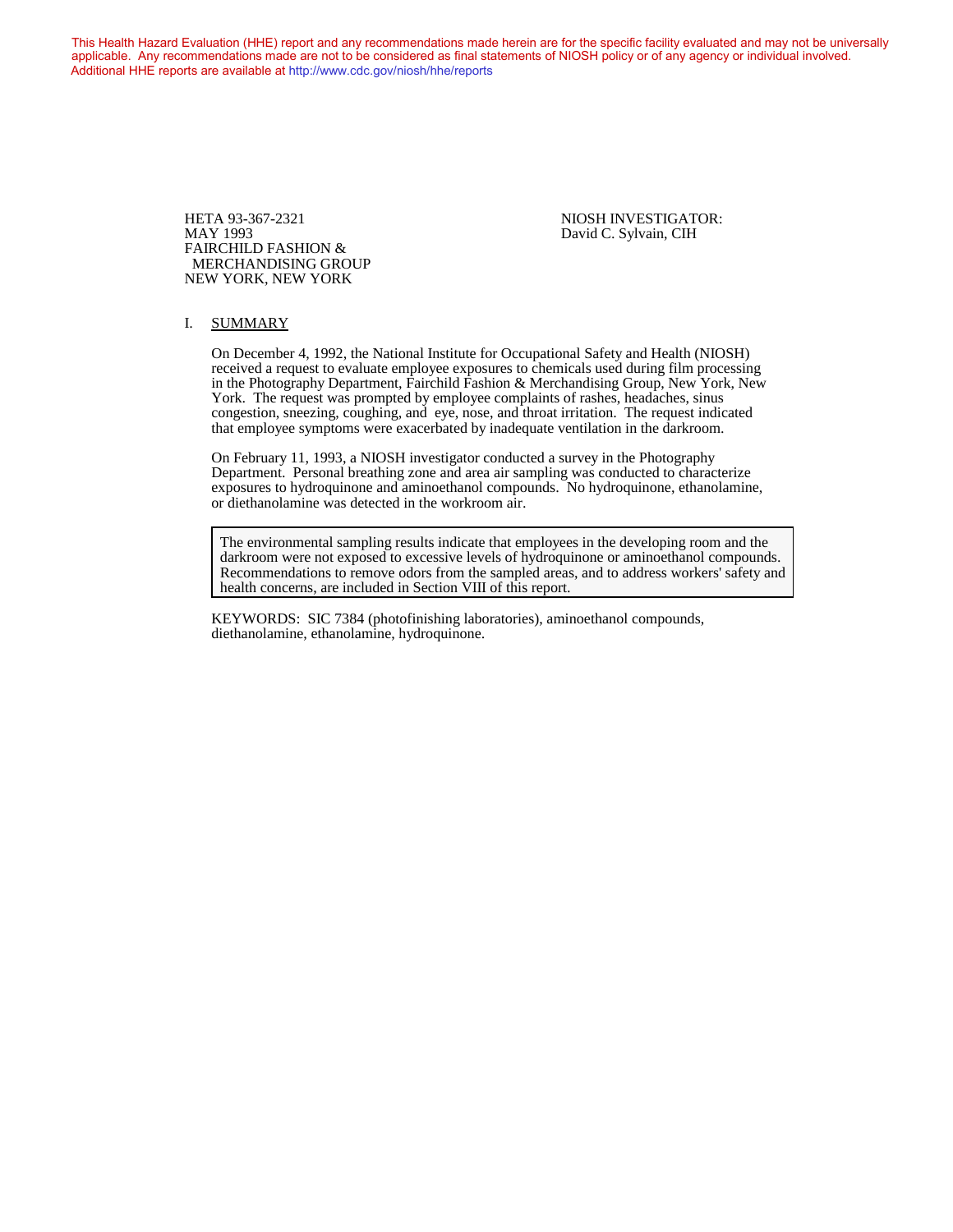## Page 2 - Health Hazard Report No. 93-367

### II. INTRODUCTION

On December 4, 1992, the National Institute for Occupational Safety and Health (NIOSH) received a request from an employee representative to conduct a Health Hazard Evaluation (HHE) at Fairchild Fashion and Merchandising Group, New York, New York. The request indicated that employees in the Photography Department darkroom and developing room were experiencing eye and upper respiratory irritation, contact dermatitis, headaches, sinus congestion, sneezing, and coughing.

On February 11, 1993, a NIOSH investigator conducted an industrial hygiene evaluation of workers processing black and white photographs in the darkroom and developing room.

### III. BACKGROUND

Fairchild Fashion and Merchandising Group publishes trade journals for the clothing industry. The Photography Department is located on the fourth floor of a midtown Manhattan building.

Film is processed in the developing area, where an employee makes negatives that are subsequently developed into black and white photographs in the darkroom. The developing area consists of two small rooms adjacent to a larger work area. Each of the smaller developing rooms, measuring approximately four feet by four feet, is entered through a revolving darkroom door. There is a sink in each of the small rooms which, when in use, contains one tray each of water, fixer, and developer. There is no local exhaust ventilation in either of the rooms.

Approximately five employees work in the darkroom where negatives are enlarged and developed into photographs using an Ektamatic processor or Dektol developing solutions. Developed photographs are placed in a solution of sodium thiosulfate pentahydrate and liquid hardener before passing through a series of water baths. The photographs are dried in an adjacent room. There is no local exhaust ventilation in the darkroom.

### IV. EVALUATION DESIGN AND METHODS

The industrial hygiene investigation consisted of an evaluation of chemicals used in photo lab procedures, and worker exposure to airborne components of photographic chemicals during routine darkroom and developing room operations. Personal breathing zone (PBZ) and area air sampling for hydroquinone, ethanolamine, and diethanolamine was conducted in the developing room where Kodak HC-110 developer is used. Kodak HC-110 developer contains all of the sampled compounds. A different developer, identified as Kodak DEKTOL developer (single powder), is used in the darkroom. This developer contains hydroquinone, but no aminoethanol compounds. PBZ and area air sampling for hydroquinone was conducted in the darkroom; since no ethanolamine or diethanolamine were expected to be present in the darkroom, only one area air sample for aminoethanol compounds was obtained in this area.

PBZ sampling was conducted by attaching a battery-powered sampling pump to each worker's belt, and drawing air through appropriate sampling media located in the worker's breathing zone. Sampling pumps were set at flow rates specified for collecting the targeted contaminants, and were calibrated before and after sampling to ensure that the desired flow rates were maintained throughout the sampling period. Area samples were obtained using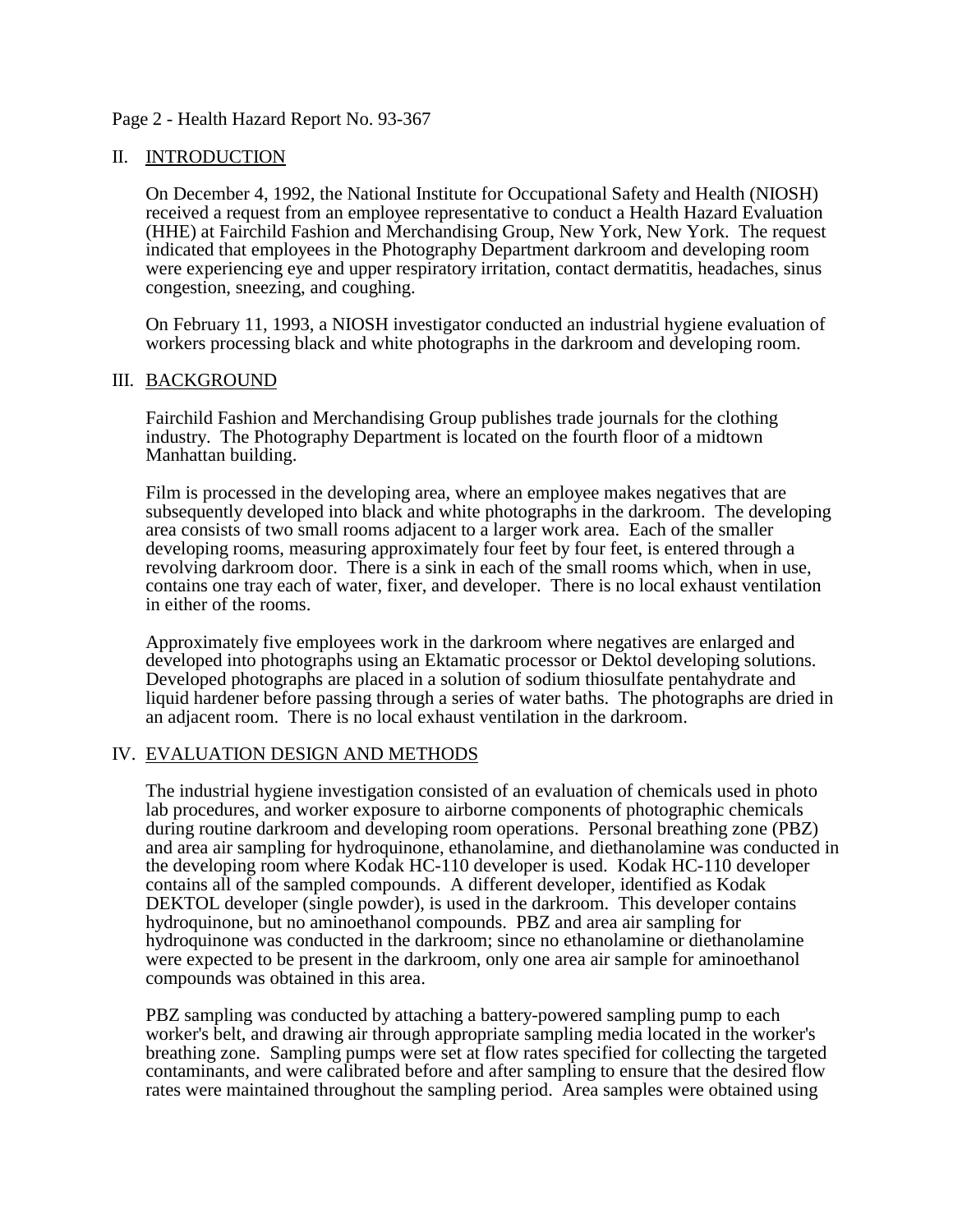# Page 3 - Health Hazard Report No. 93-367

pumps and media which were placed at selected locations in the darkroom and developing room during the sampling period.

### **Hydroquinone**

Air sampling for hydroquinone was conducted according to NIOSH Method 5004.<sup>(1)</sup> Workplace air was drawn through a mixed cellulose ester filter (MCEF) and immediately after sampling, each filter was transferred with tweezers to a 60 milliliter (ml) ointment jar containing 10 ml of 1% acetic acid. Only one filter was placed in each jar. Field blanks were processed similarly. Samples were analyzed for hydroquinone by high performance liquid chromatography (HPLC) and ultraviolet detection. The minimum detectable concentration (MDC) was 16 micrograms of hydroquinone per cubic meter of air ( $\mu$ g/m<sup>3</sup>), based upon an analytical limit of detection (LOD) of 10 µg of hydroquinone per sample and an average sample volume of 611 liters. The minimum quantifiable concentration (MQC) was 54  $\mu$ g/m<sup>3</sup>, based upon an analytical limit of quantitation (LOQ) of 33  $\mu$ g per sample.

### Ethanolamine and Diethanolamine

Air sampling for aminoethanol compounds was conducted according to NIOSH Method  $3509<sup>(1)</sup>$  Each sample was obtained by drawing air through a midget impinger containing 15 ml of 2 millimolar (mM) hexanesulfonic acid.

After sampling, the solution from each impinger was transferred to a vial for shipment. Field blanks were processed similarly. Samples were analyzed for ethanolamine and diethanolamine by ion chromatography. The minimum concentrations which could be detected and quantified, based upon an average sample volume of 192 liters, are given below in parts per million:

| <b>Analyte</b> | LOD<br>( <u>µg/sample)</u> | LOQ<br>$(\mu$ g/sample) | <b>MDC</b><br>(ppm, | <b>MOC</b><br>ppm |
|----------------|----------------------------|-------------------------|---------------------|-------------------|
| Ethanolamine   |                            | 29                      | 0.02                | 0.060             |
| Diethanolamine | 20                         |                         | $0.0^\circ$         | 0.062             |

# V. EVALUATION CRITERIA

As a guide to the evaluation of the hazards posed by workplace exposures, NIOSH field staff employ environmental evaluation criteria for assessment of a number of chemical and physical agents. These criteria are intended to suggest levels of exposure to which most workers may be exposed up to 10 hours per day,  $\overline{40}$  hours per week for a working lifetime without experiencing adverse health effects. It is important to note that not all workers will be protected from adverse health effects if their exposures are maintained below these levels. A small percentage may experience adverse health effects because of individual susceptibility, a pre-existing medical condition, and/or a hypersensitivity (allergy).

Some hazardous substances may act in combination with other workplace exposures, the general environment, or with medications or personal habits of the worker to produce health effects even if the occupational exposures are controlled at the level set by the evaluation criterion. These combined effects are often not considered in the evaluation criteria. Also, some substances are absorbed by direct contact with the skin and mucous membranes, and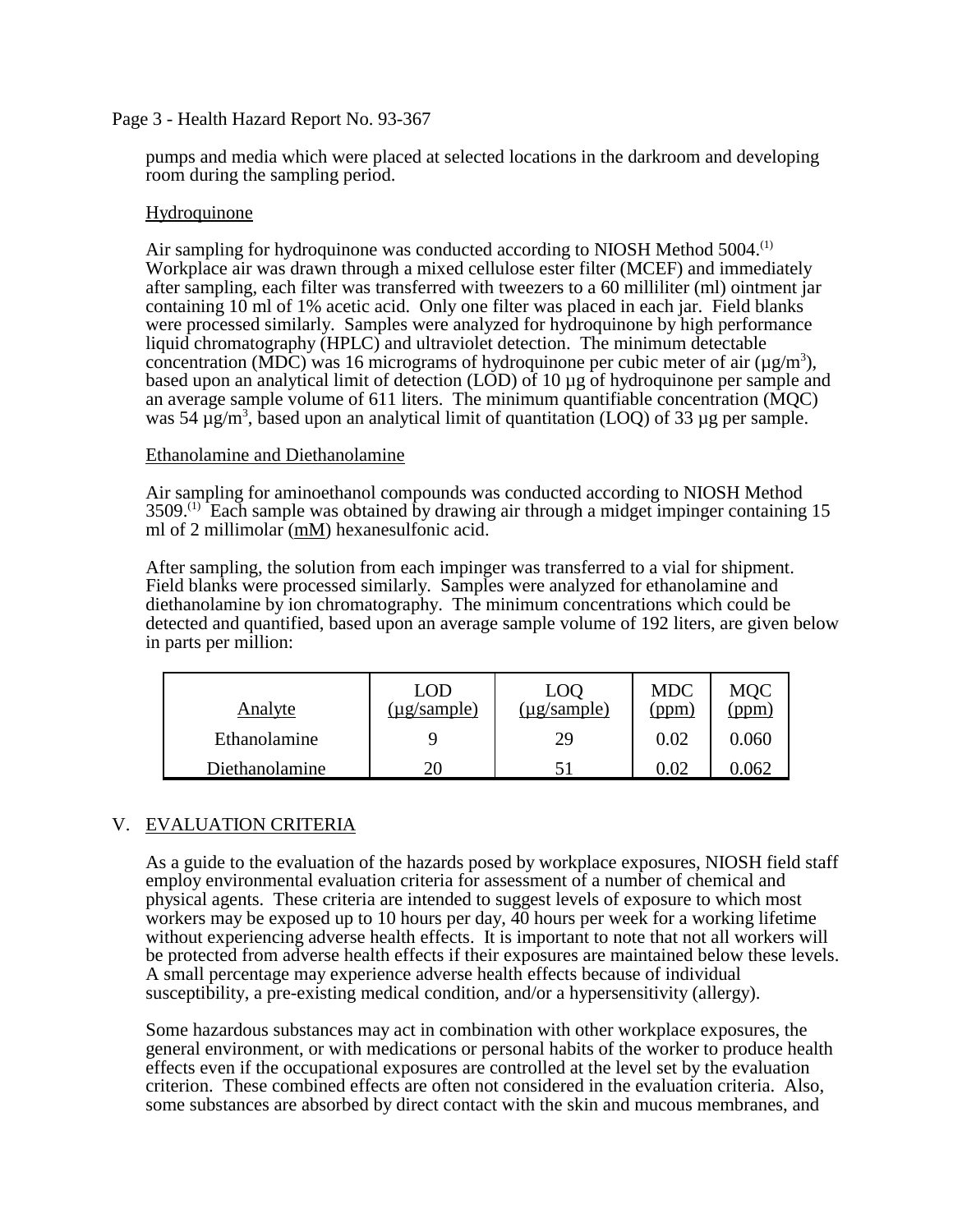### Page 4 - Health Hazard Report No. 93-367

thus potentially increase the overall exposure. Finally, evaluation criteria may change over the years as new information on the toxic effects of an agent become available.

The primary sources of environmental evaluation criteria for the workplace are: 1) NIOSH Criteria Documents and Recommended Exposure Limits (RELs), 2) the American Conference of Governmental Industrial Hygienists' (ACGIH) Threshold Limit Values  $(TLVs)$ ,<sup>(2)</sup> and 3) the U.S. Department of Labor (OSHA) occupational health standards.<sup>(3)</sup> Often, the NIOSH recommendations and ACGIH TLV's are lower than the corresponding OSHA standards. Both NIOSH recommendations and ACGIH TLV's usually are based on more recent information than are the OSHA standards. The OSHA standards also may be required to take into account the feasibility of controlling exposures in various industries where the agents are used; the NIOSH-recommended standards, by contrast, are based primarily on concerns relating to the prevention of occupational disease. In evaluating the exposure levels and the recommendations for reducing these levels found in this report, it should be noted that industry is legally required to meet only those levels specified by an OSHA standard.

A time-weighted average (TWA) exposure refers to the average airborne concentration of a substance during a normal 8-10 hour workday. Some substances have recommended short-term exposure limits (STELs) or ceiling values which are intended to supplement the TWA where there are recognized toxic effects from high short-term exposures.

## $Hydroquinone<sup>(4)</sup>$

Hydroquinone is a reducing agent which is used as a photographic developer, and as an antioxidant or stabilizer for certain materials which polymerize in the presence of oxidizing agents. Hydroquinone, as a solid, is colorless, and exists as hexagonal prisms. Many of its derivatives are used as bacteriostatic agents, and others, particularly 2,5-bis(ethyleneimino) hydroquinone, have been reported to be good antimitotic and tumor-inhibiting agents. The NIOSH REL for hydroquinone is a 2 mg/m<sup>3</sup> ceiling concentration which should not be exceeded at any time. The OSHA PEL and the ACGIH TLV for hydroquinone is  $2 \text{ mg/m}^3$ for an 8-hour TWA.

Skin sensitization to the dry solid is very rare, but does occur on occasion from contact with its alkaline solution. The skin may be depigmented by repeated applications of ointments of hydroquinone, but this virtually never occurs from contact with dust or dilute water solutions. Following prolonged exposure to elevated dust levels, brownish conjunctiva stains may appear. These may be followed by corneal opacities and structural changes in the cornea which may lead to loss of visual acuity. The early pigmentary stains are reversible, while the corneal changes tend to be progressive.

Oral ingestion of large quantities of hydroquinone may produce slurred speech, tinnitus, tremors, a sense of suffocation, vomiting, muscular twitching, headache, convulsions, dyspnea and cyanosis from methemoglobinemia, and coma and collapse from respiratory failure. The urine is usually green or brownish green. No systemic symptoms have been found following inhalation of hydroquinone dust. Oxidation of hydroquinone may produce quinone vapor which is highly irritating.

# Diethanolamine<sup>(5)</sup>

Diethanolamine is a viscous liquid with a faint ammonia odor. It is used in the manufacture of rubber chemicals, surface active reagents, herbicides, demulsifiers. Diethanolamine is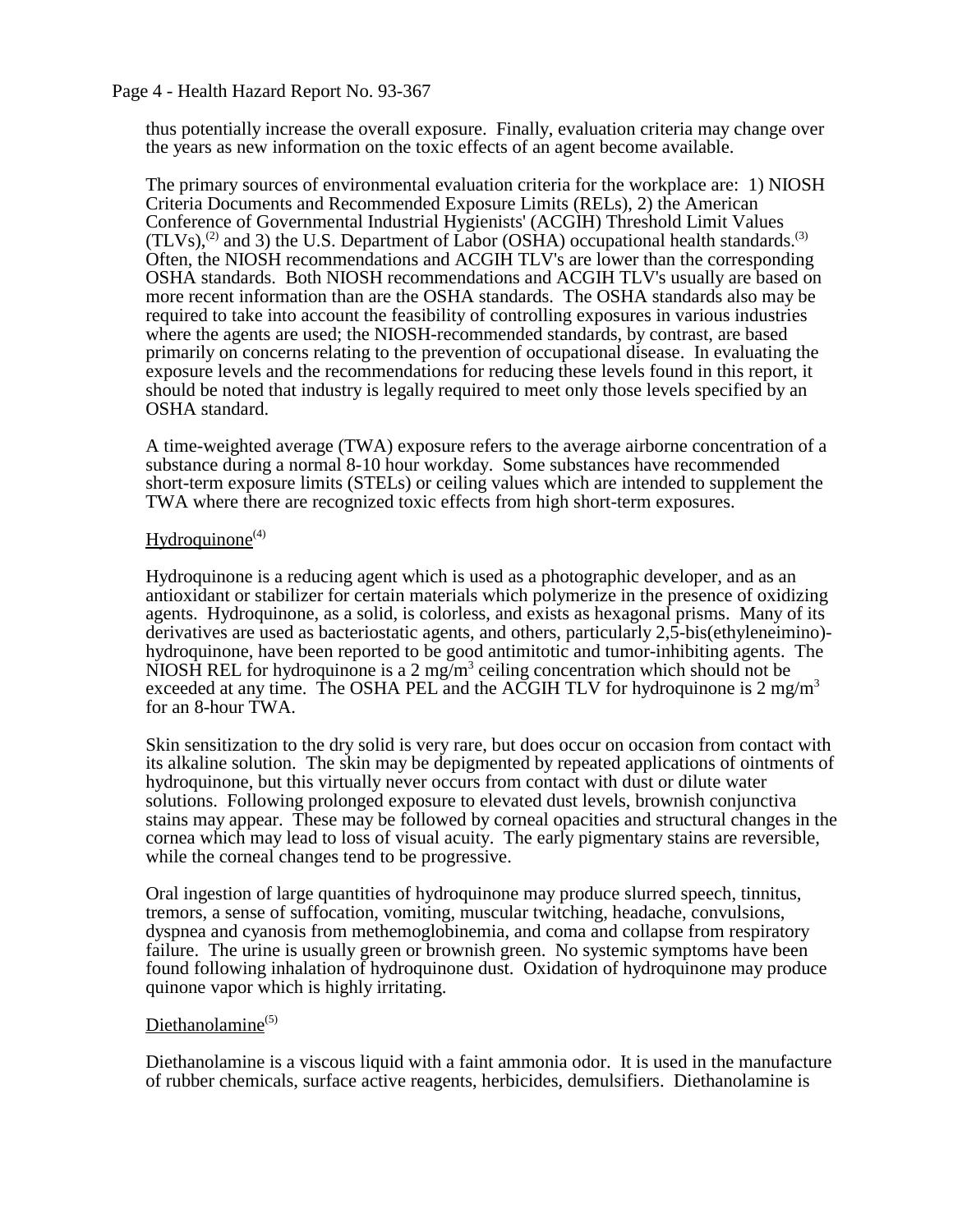### Page 5 - Health Hazard Report No. 93-367

used to scrub gases, and as an emulsifier and dispersing agent in agricultural chemicals, cosmetics and pharmaceuticals. Diethanolamine is a skin and mucous membrane irritant.

### Ethanolamine $(6)$

Ethanolamine is a colorless liquid with a mild ammonia-like odor. Ethanolamine vapor is a skin, eye, and respiratory irritant and has some narcotic properties. In one study, liquid ethanolamine applied to the human skin for 1.5 hours caused marked redness. No systemic effects from industrial exposure have been reported.

The OSHA PEL, NIOSH REL, and ACGIH TLV for ethanolamine are 3 ppm for an 8-hour TWA; the ACGIH and NIOSH STEL for ethanolamine is 6 ppm.

## VI. RESULTS

### Hydroquinone

Results of air sampling for hydroquinone are presented in Table 1. Hydroquinone was not detected in any of the personal or area air monitoring samples.

#### Aminoethanol Compounds

Results of air sampling for ethanolamine and diethanolamine are presented in Tables 2. Neither compound was detected in any of the personal or area air samples.

### VII. DISCUSSION

Analysis of workplace air samples obtained by the NIOSH investigator did not indicate exposure to airborne hydroquinone or aminoethanol compounds in the developing room and darkroom. However, there is a possibility of skin and eye contact with photographic chemicals, especially during the preparation of solutions used in the developing room and darkroom. A plumbed emergency eyewash should be available in the darkroom and each of the small developing rooms. The use of gloves and chemical goggles when chemicals are handled or mixed would diminish the potential for such exposure. The use of tongs to transfer photographs between trays of solutions (as currently practiced) should minimize skin contact with photographic solutions. Nevertheless, it was reported that an employee has experienced a rash on the hands after removing photographs from the final water bath, even though impervious gloves were worn. It is possible that the rash may have resulted from individual hypersensitivity to a component of darkroom solutions, some of which could be present in trace concentrations on or inside the gloves. Based upon the results of this investigation, no long-term or chronic health effects are anticipated among employees in the photo lab.

During the evaluation, concern was expressed about excessive odors from the solutions in the darkroom. An effective means of controlling odors, and exposure to airborne contaminants, is local exhaust ventilation. Local exhaust ventilation should be designed and installed under the supervision of a ventilation engineer in accordance with current practices for the design, installation, maintenance, and evaluation of industrial ventilation systems.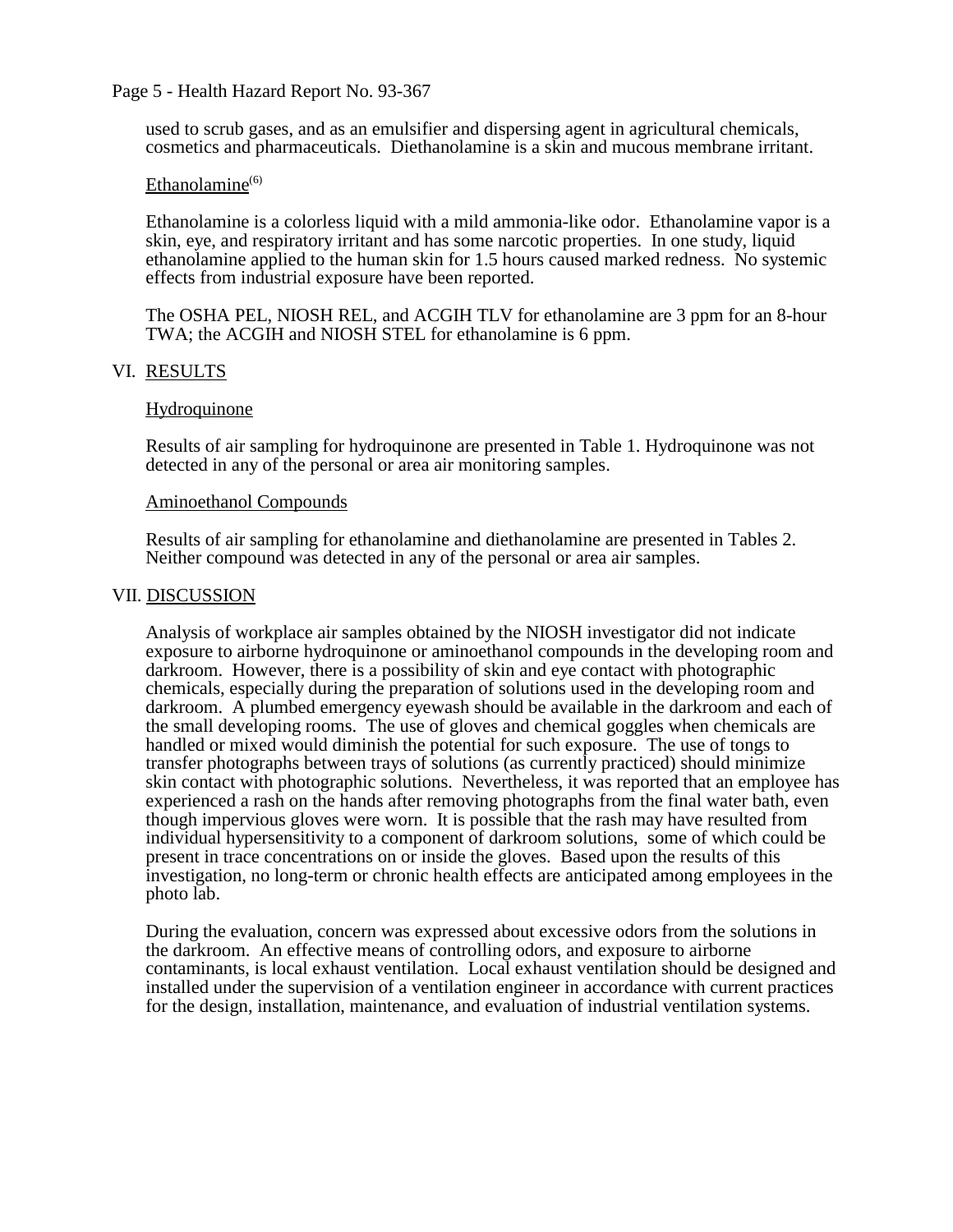# Page 6 - Health Hazard Report No. 93-367

### VIII. RECOMMENDATIONS

- 1. Local exhaust ventilation systems should be installed in the darkroom and the developing room to control chemical odors. Presently, the only source of ventilation is the building's heating, ventilating and air conditioning system. This system was not designed to remove contaminants generated in the photo lab.
- 2. Chemical goggles and impervious gloves should be worn when handling or preparing chemicals used for processing photographs. Care should be taken to ensure that personal protective equipment is stored in a clean location, and that it does not become contaminated with materials which could cause dermatitis or other adverse health effects.
- 3. A plumbed emergency eyewash should be installed in the darkroom and in each of the small developing rooms. Eyewash bottles do not provide adequate protection, as bottles cannot provide a minimum 15-minute flush.
- 4. Management should develop and implement a Chemical Hazard Communication Program in accordance with OSHA Standard 29 CFR 1910.1200. An effective Hazard Communication Program would ensure that employees are informed and trained in the hazards associated with chemicals used at the workplace.

## IX. REFERENCES

- 1. National Institute for Occupational Safety and Health. NIOSH manual of analytical methods, Volume 1, Third Edition. Cincinnati, Ohio. DHHS (NIOSH) Publication No. 84-100, Jan. 1984.
- 2. American Conference of Governmental Industrial Hygienists. Threshold limit values for chemical substances and physical agents in the workroom environment and biological exposure indices with intended changes for 1992 - 1993. Cincinnati, Ohio. American Conference of Governmental Industrial Hygienists, (ACGIH), 1992.
- 3. Occupational Safety and Health Administration. OSHA safety and health standards. 29 CFR 1910.1000. Occupational Safety and Health Administration, revised 1991.
- 4. Occupational Diseases: A Guide to Their Recognition. National Institute for Occupational Safety and Health. (NIOSH). (DHEW Publication No. 77-181. NIOSH).
- 5. Encyclopedia of Occupational Safety and Health. Geneva, Switzerland: International Labor Organization, 1983.
- 6. National Institute for Occupational Safety and Health. NIOSH/OSHA Occupational Health Guidelines for Chemical Hazards. Cincinnati, Ohio: National Institute for Occupational Safety and Health, 1981. (DHHS (NIOSH) publication no. 81-123).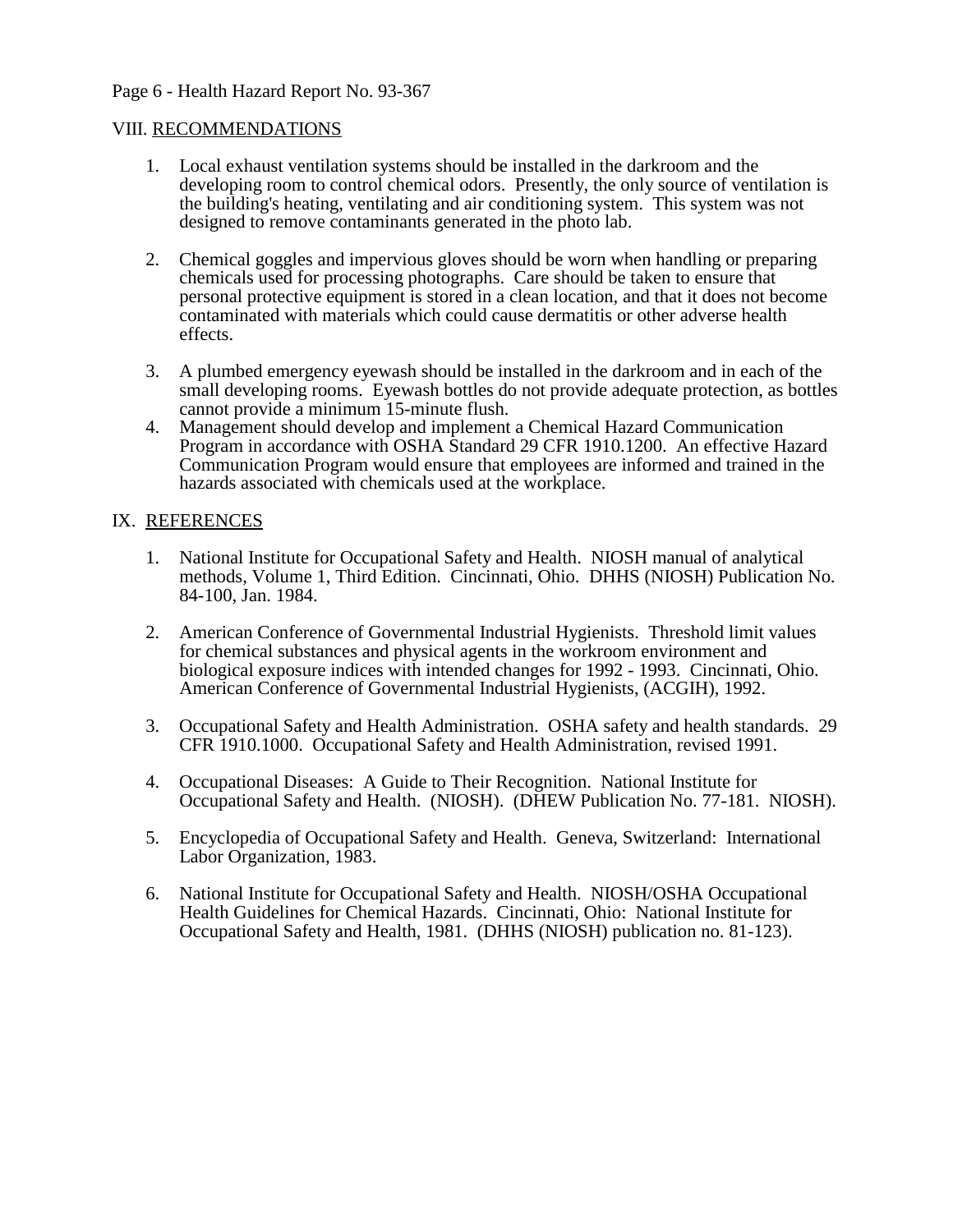## Page 7 - Health Hazard Report No. 93-367

#### X. AUTHORSHIP AND ACKNOWLEDGEMENTS

| <b>Report Prepared By:</b> | David C. Sylvain, CIH<br>Regional Industrial Hygienist<br>Region I<br><b>JFK Federal Building</b><br>Boston, Massachusetts         |
|----------------------------|------------------------------------------------------------------------------------------------------------------------------------|
| Originating Office:        | Hazard Evaluations and Technical<br>Assistance Branch<br>Division of Surveillance, Hazard<br><b>Evaluations, and Field Studies</b> |
| Sample Analysis By:        | DataChem<br>960 West LeVoy Drive<br>Salt Lake City, Utah                                                                           |
| Analytical support:        | <b>Measurements Research Support Branch</b><br>Division of Physical Sciences and Engineering                                       |

## XI. DISTRIBUTION AND AVAILABILITY OF REPORT

Copies of this report may be freely reproduced and are not copyrighted. Single copies of this report will be available for a period of 90 days from the date of this report from the NIOSH Publications Office, 4676 Columbia Parkway, Cincinnati, Ohio 45226. To expedite your request, include a self-addressed mailing label along with your written request. After this time, copies may be purchased from the National Technical Information Service, 5285 Port Royal Road, Springfield, VA 22161. Information regarding the NTIS stock number may be obtained from the NIOSH Publications Office at the Cincinnati Address.

Copies have been sent to:

- 1. Fairchild Fashion & Merchandising Group
- 2. OSHA, Region II
- 3. Confidential requestor

For the purpose of informing affected employees, copies of this report shall be posted by the employer in a prominent place accessible to the employees for a period of 30 calendar days.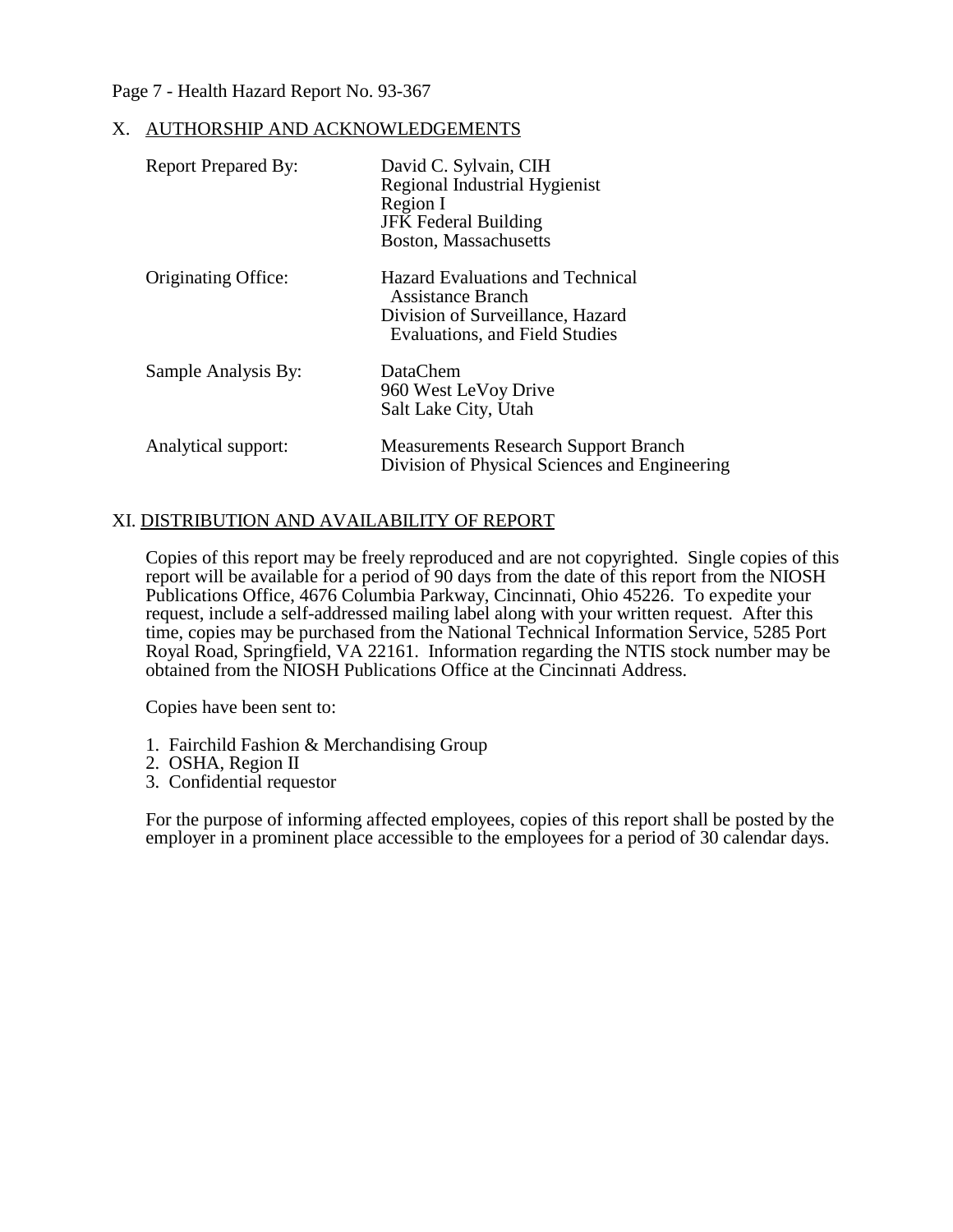| Table 1.                                                                           |             |                        |                              |                                            |  |  |  |
|------------------------------------------------------------------------------------|-------------|------------------------|------------------------------|--------------------------------------------|--|--|--|
| Hydroquinone Air Sampling Results                                                  |             |                        |                              |                                            |  |  |  |
| Fairchild Fashion & Merchandising Group<br>New York, New York<br>February 11, 1993 |             |                        |                              |                                            |  |  |  |
| Location                                                                           | <b>Type</b> | Sampling<br>Period     | Sample<br>Volume<br>(liters) | Concentration <sup>(1)</sup><br>$(mg/m^3)$ |  |  |  |
| Developing Room                                                                    | Personal    | 0950-1502              | 597                          | < 0.016                                    |  |  |  |
|                                                                                    | Area        | 1005-1503              | 581                          | < 0.016                                    |  |  |  |
| Darkroom                                                                           | Personal    | 1014-1243<br>1332-1600 | 581                          | < 0.016                                    |  |  |  |
|                                                                                    | Personal    | 1019-1600              | 685                          | < 0.016                                    |  |  |  |

1. Minimum detectable concentration, 0.016 mg/m3